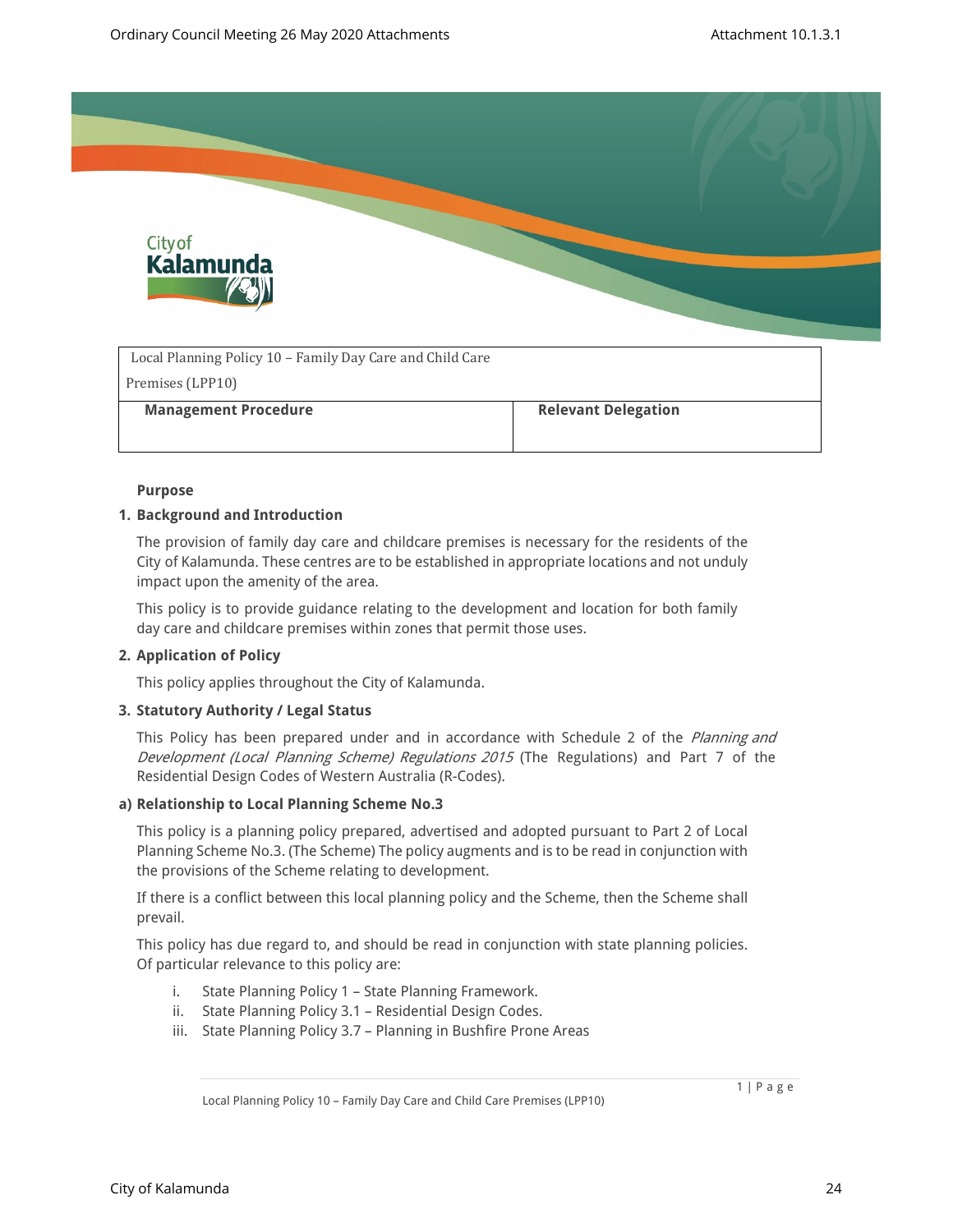

- iv. State Planning Policy Liveable Neighbourhoods
- v. State Planning Policy 2.2 Residential Subdivision
- vi. Planning Bulletin 72/2009 Child Care Centres

# **b) Relationship to other Local Planning Policies**

This policy has due regard to and should be read in conjunction with other City of Kalamunda local planning policies. Of particular relevance to this policy are:

- i. Local Planning Policy P Dev 14, Earthworks.
- ii. Local Planning Policy P Dev 45, Public notification of planning proposals.
- iii. Local Planning Policy P Dev 28, Reflective material in cladding or roofing, guidelines for assessment.

**Please note that all Child Care and Family Day Care Centres are required to obtain all the necessary permits and licenses from the Child Care Services Board as required under the**  *Child Care Services act 2007, Child Care Services (Child Care) Regulations 2006* **and the**  *Education and Care services National Regulations 2012* **and associated National Law. All centres will be required to operate within the standards of the above regulations.**

# **4. Application of Policy**

The primary objective of this policy are to:

- a) Specify local provisions which supplement the requirements of Local Planning Scheme No.3.
- b) Provide for the establishment of Family Day Cares and Childcare Premises in appropriate locations;
- c) Endure that the operation of Family Day Cares and Childcare Premises do not impact on the amenity of the local area; and
- d) Provide policy guidelines in terms of development standards suitable for the City of Kalamunda for all Family Day care and Child Care Premises development within the Local Government boundaries.

# **5. Application of Policy**

- a) The operative Local Planning Scheme provides for the assessment of applications for development or use within the City.
- b) The use classification 'Child Care Premises' is a land use that is generally an 'P', 'A', or 'D' land use within some of the City's zones. 'Family Day Care' is a use that is generally a 'P' or 'D' land use within the majority of the City's zones. Land uses within 'P' categories are permitted land uses, while those within 'D' or 'A' categories are not permitted unless the Local Government has exercised discretion by granting approval. 'A' land uses are required to be the subject of public consultation.
- c) Clause 4.5 of the Scheme provides the ability for landowners to apply for additional uses. 'Child Care Premises' is an 'X' land use within Rural and Industrial zoned land and land zoned

Local Planning Policy 10 – Family Day Care and Child Care Premises (LPP10)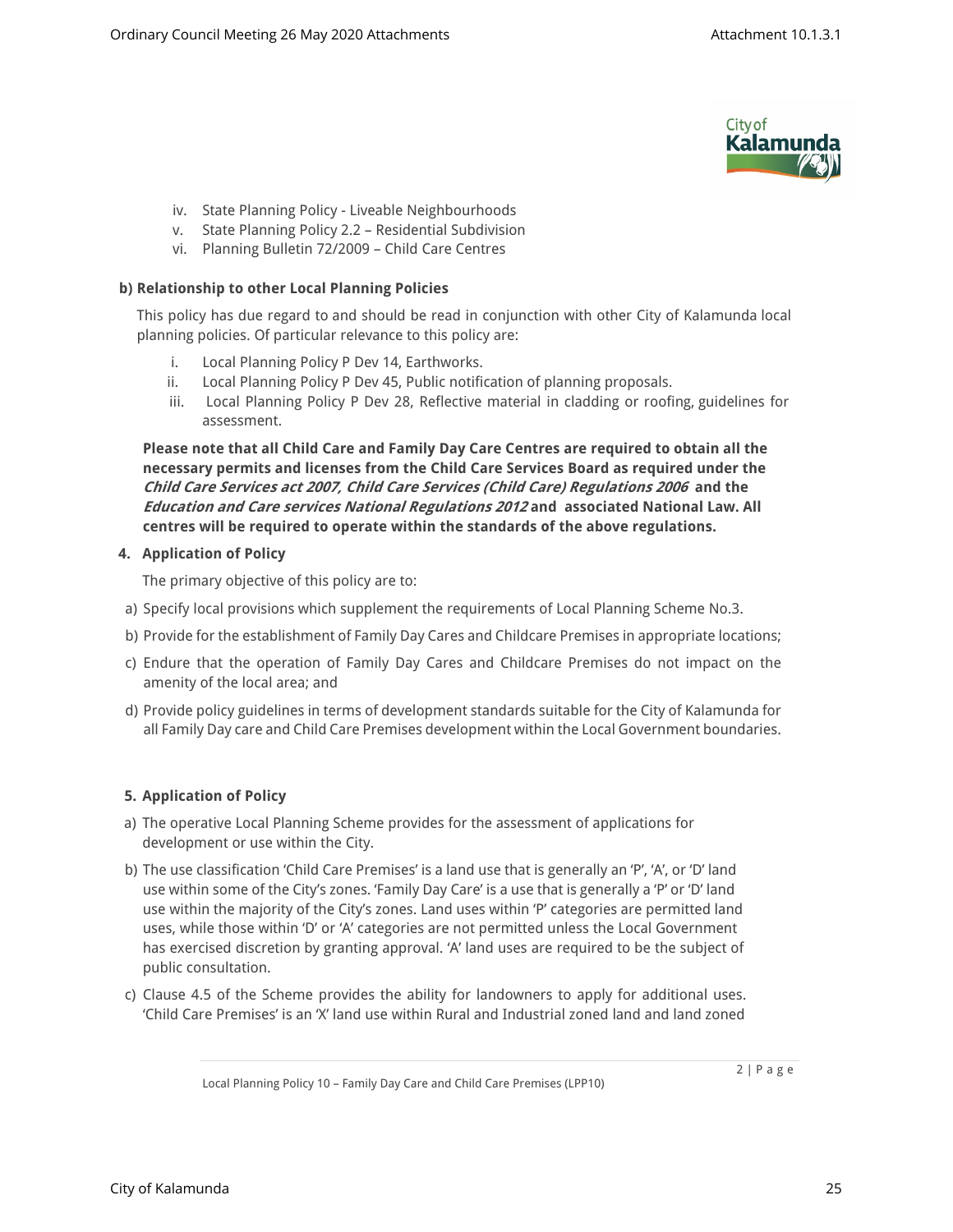

Private Clubs and Institutions, which means that it is prohibited within that zone. 'Family Day Care' is an 'X' use within Industrial and Service Station zones.

- d) Additional use
	- (i) The Scheme provides an ability for an applicant to apply for a Local Planning Scheme Amendment for an Additional Use which then provides the City with the ability to assess that particular use on its own merits.
	- (ii) An additional use us a land use that is permitted on a specific portion of land in addition to the uses already permissible in that zone that applies to the land.
- e) Incidental Use
	- (i) The Scheme provides an ability for an applicant to apply for a land use as an incidental use to a use that is already operating on a site or will commence operation. It is defined as follows under the Scheme:
	- (ii) "Incidental Use" means a use of premise which is ancillary and subordinate to the predominate use or primary use.
	- (iii) Some examples of when a childcare premise may be considered an appropriate incidental use are:

-As an attachment to a place of worship and operating only during periods of activity;

-As an extension of a large commercial development, operating only when the commercial development is open (e.g. childcare within an IKEA); and

-As a crèche within a gym or other fitness centre.

- (iv) Some examples of when a childcare premise would not be considered as an appropriate incidental use are:
	- On an operating industrial site or in tandem with a building on that site;
	- As an attachment to a place of worship and operating at all times; and
	- As an additional development on residential zoned land where a pre-existing residential development already exists (i.e. construction of a secondary structure in addition to the dwelling. Family day cares would be expected to operate within the existing dwelling).

#### **Policy Statement**

# **1. Location Criteria**

The following criteria will be assessed in relation to the appropriate locations for family day care centres and childcare centres:

Accessibility to Public Transport.

Local Planning Policy 10 – Family Day Care and Child Care Premises (LPP10)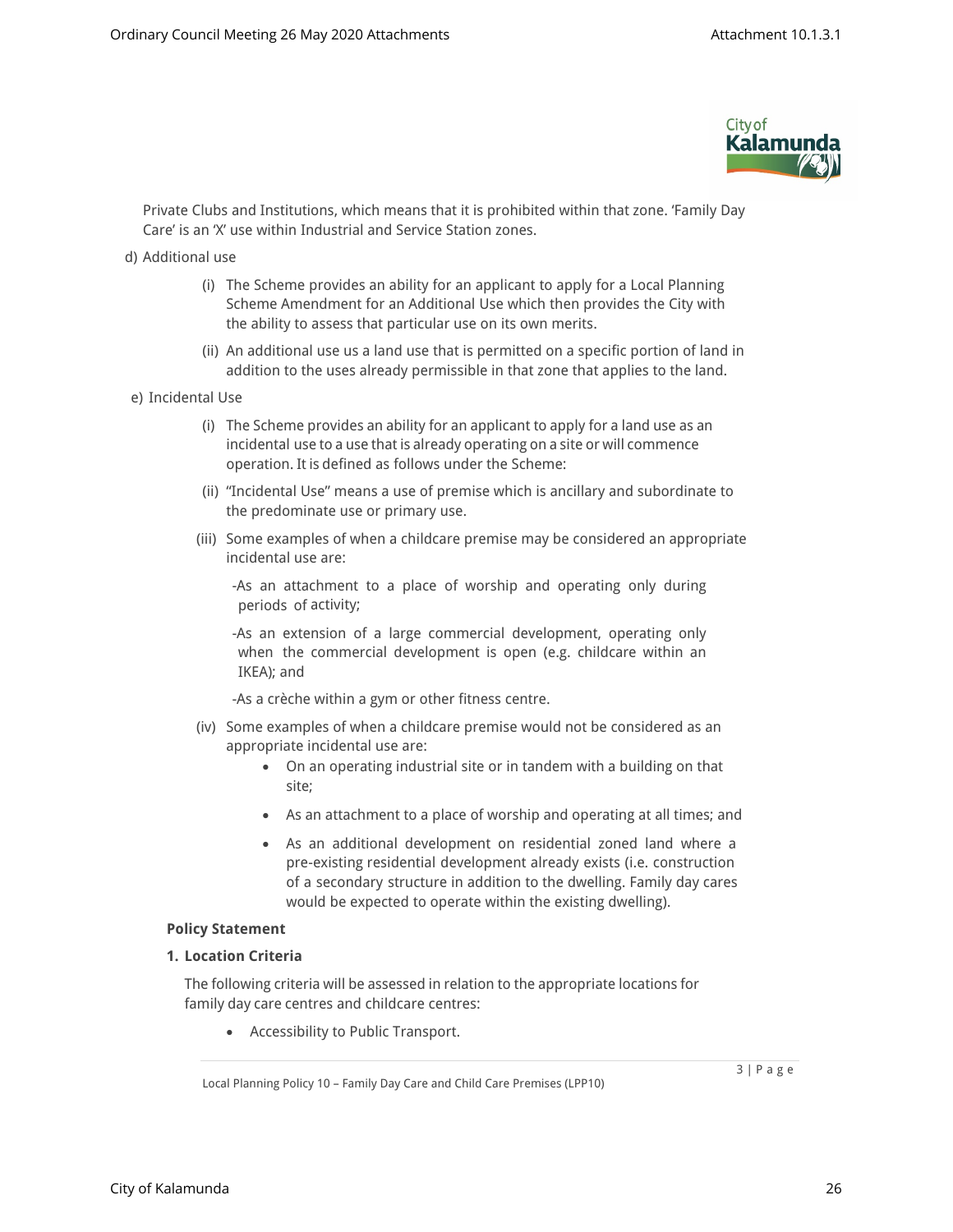

- Avoidance of location on Arterial Roads and suitability from a traffic engineering point of view.
- Avoidance of clustering with other non-residential land uses, unless abutting a commercial zone.
- Distribution between existing centres.
- Walking distance to appropriate commercial, recreation or community nodes and education facilities.
- Sufficient size and dimension to accommodate the development without affecting the amenity of the area.

*a) Family Day Care*

Where an application is seeking approval as a discretionary land use the following shall be considered in determining whether a Family Day Care is an appropriate use:

i) Family day care is encouraged to locate in close proximity to opportunities for access to public transport, preferably within residential areas, close to schools or educational establishments and with access to public open space within 400m walking distance.

# *b) Child Care Premises*

i) Centres are encouraged to locate near commercial, community, educational establishments, district centre, and public recreational areas, nearby to roads that have the demonstrated capacity to accommodate any potential additional traffic generated by the centre, or within walking distance to public transport routes.

# **2. Siting Criteria**

The site area of the subject lot needs to be adequate for the provision of onsite car parking, pedestrian access, setbacks, play areas, and landscaping.

# **a) Inappropriate Sites**

Although the land use may be permitted Although the land use may be permitted under the provisions of the Local Planning Scheme, Child Care Premises will generally not be supported in the following locations due to potential conflicts with residential amenity, traffic, safety, and parking access:

# *Child Care Premises*

- i) At the end of Cul-de-sacs;
- ii) In Residential zoned land within 300m of another Child Care Premises;

Local Planning Policy 10 – Family Day Care and Child Care Premises (LPP10)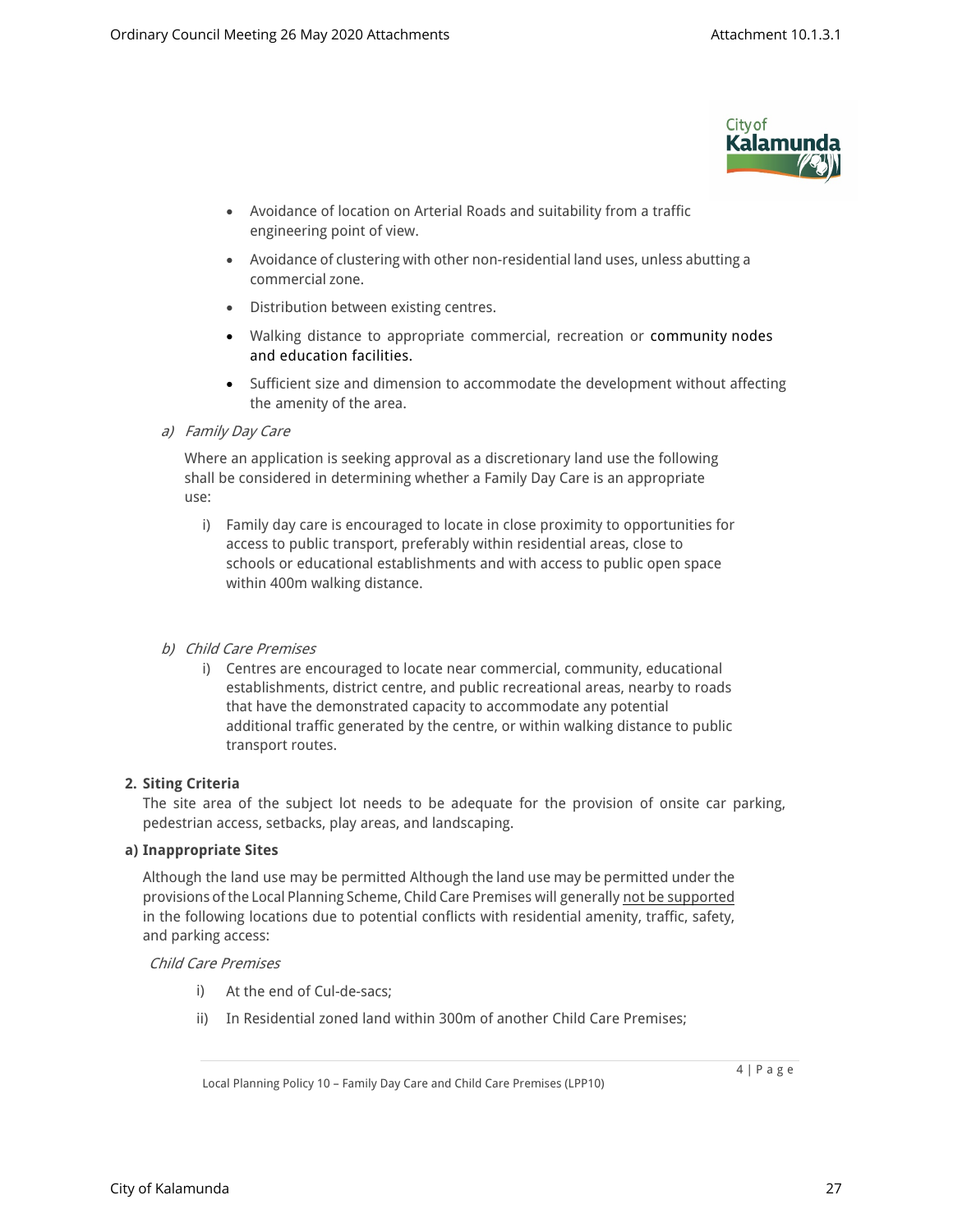

- iii) Within Rural zoned land, within 800m of another Child Care Premises;
- iv) Site with sole vehicular access from a longer or undedicated Right of Way, under-width street or laneway;
- v) Sites located on, or at intersections to, Primary or District distributor Roads;
- vi) Sole access abuts traffic lights, roundabout, or traffic calming device;
- vii) Rear battle-axe and strata sites; and
- viii) Multiple Dwellings.

# *Family Day Care*

- i) Sites with sole vehicular access from a longer or undedicated Right of Way, under-width street or laneway;
- ii) Sites located on, or at intersection to, Primary or District distributor roads;
- iii) Sole access abut traffic lights, roundabout or traffic calming device;
- iv) Sites with swimming pools, unless demonstrated compliance with AS1926; and
- v) Sites adjacent to industrial areas.

#### **b) Minimum Lot Size and Site Coverage**

i) In accordance In accordance *with 'Planning Bulletin 72/2009 – Child Care Centre's* published by the Western Australian Planning Commission (WAPC) child care premises will not be considered on sites in residential areas that are less than 1000sqm. Family day care centres will not be considered on sites that are less than 500sqm in size.

This Provision is established to ensure that appropriate outdoor play spaces can be provided.

ii) A maximum of 50% site coverage of roofed structures on site is permitted on lots which contain either a family day care or child care premises to ensure that appropriate outdoor play spaces can be provided in accordance with the Child Care Services Act 2007 and Education and Care Services National Regulations.

# **3. Design Criteria**

#### **3.1 Built Form and Streetscape**

- a) In relation to built form and streetscape, all childcare centres should be of a "residential scale", with height, form and setback being sympathetic to the local character of the streetscape. This should take into account adjoining buildings and prevailing existing setbacks, as well as the relevant setbacks as noted in the Residential Design Codes or City of Kalamunda Local Planning Scheme No.3.
- b) Development must be sited to avoid overshadowing, overlooking and buildings built to the boundary.

Local Planning Policy 10 – Family Day Care and Child Care Premises (LPP10)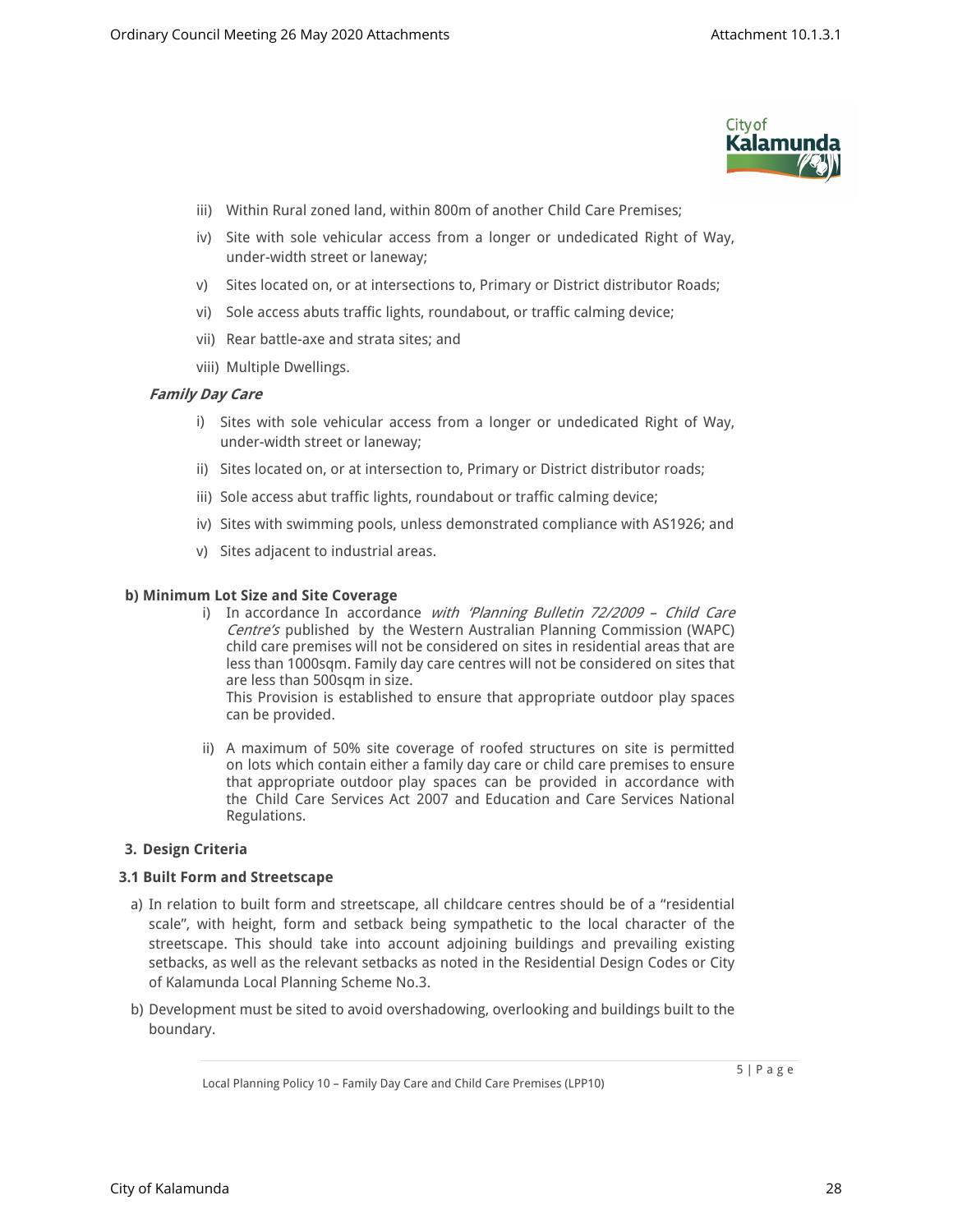

- c) The design must cater for the existing level of residential amenity and minimize the potential for nuisance in terms of:
	- i) Visual impact; and
	- ii) Noise associated with operation of the child care facility and car park.

Generally, play areas will be located behind the front building setback line and away from noise sensitive areas such as adjacent to neighbouring property bedrooms or primary outdoor living areas.

# **3.2 Parking and Traffic Assessment**

Parking areas should preferably be designed to allow traffic to move easily within the area so that the risk of congestion is minimised. Vehicles will be required to enter and exit the site in forward gear. All parking related to the Family Day Care or Child Care Premises will be contained on the subject site.

Parking bays for child care premises shall be provided in accordance with the requirements as laid out in the Scheme's 'Table 3 – Parking Requirements (Child Care Centre/Day Care)', as follows:

*"1 bay per staff member, plus 1 bay for every 10 children allowed under the approval."*

- a) In addition to this, applications for new Child care Premises and those that propose to increase the numbers within existing premises by more than 10 additional children must be accompanied by a Traffic Impact Assessment Study prepared by a suitably qualified traffic engineer. The study must address the following:
	- i) Site description including naming of roads and nearest intersections;
	- ii) Adjoining land uses;
	- iii) Existing traffic conditions or Structure Plan indications (where applicable);
	- iv) Traffic flows, daily and peak hour flows, number of heavy vehicles;
	- v) Speed as measured at the 85<sup>th</sup> percentile;
	- vi) Trip generation
	- vii) Queuing at intersections and entry/egress to parking facilities;
	- viii)Road safety for all road users, including pedestrian and cyclists;
	- ix) Crash history;
	- x) Parking provisions and requirements, pick-up and drop-off facilities;
	- xi) Public transport routes;
	- xii) Dual use path locations surrounding the sire, internal pedestrian pathways, suitable crossing locations for the pedestrians and provisions of pram ramps; and

Local Planning Policy 10 – Family Day Care and Child Care Premises (LPP10)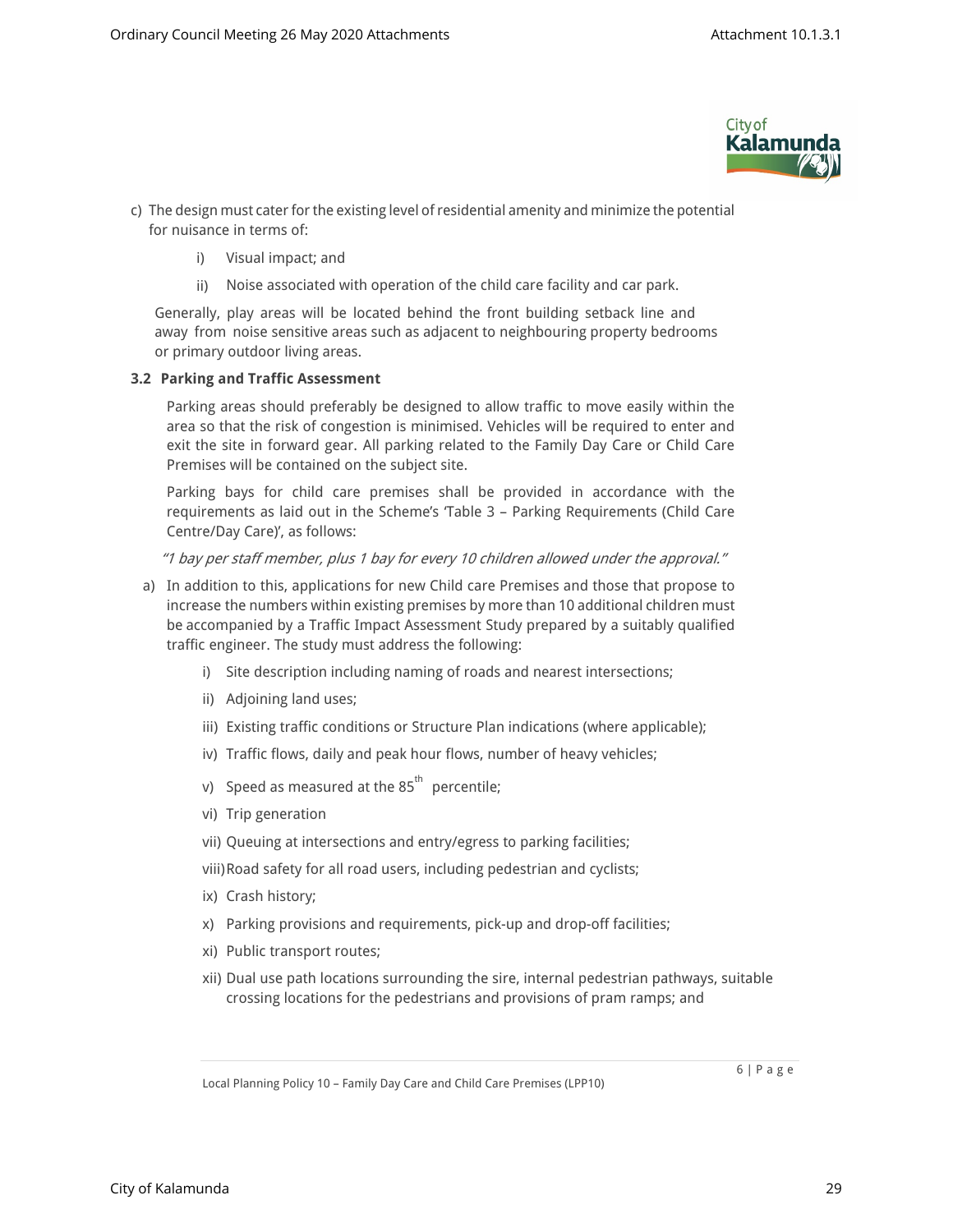

xiii)Other matters considered necessary having regards to the pertinent characteristics of the site.

Proposals will not be supported if the form, function, and safety of the surrounding road network is deemed to be compromised.

Proposals for family day care centres are to include the provision of a drop-off bay located on the subject property and able to allow for forward in, forward out, movement. This bay is to be appropriately constructed to the satisfaction of the City and is not to be located on the verge or public road.

#### **3.3 Landscaping**

#### **3.3.1 Verges**

Under no circumstances will approval be granted to fully pave and seal the verge area. In all instances the verge is required to be suitably landscaped and maintained at all times, to the satisfaction of the City. This will serve the dual purpose of preserving the amenity of the area and ensuring that patrons of the site do not park on the verge.

#### **3.3.2 Child Care Premises within Residential Areas**

Within residential areas the primary street frontage and corner truncation, where applicable, shall be appropriately landscaped and reticulated to a distance of three (3) metres into the property to assist in preserving the character of the residential area. Outside of residential areas, landscaping is to be provided in line with the provisions of the Local Planning Scheme No.3.

# **3.4 Signage**

*a) Family Day Care*

The day care will display a sign no greater than 0.2sqm in size.

*b) Child Care Premises*

All signage associated with the child care premises is to be compliant with the City's Local Planning Policy 2 Signage (LPP2).

# **4. Operational Criteria**

#### **4.1 Hours of operation**

*a) Family Day Care*

Unless otherwise approved by Council, with due regard on residential amenity, the hours of operation of Family Day Cares shall be between 7:00am and 6:00pm on weekdays and 8:00am and 6:00pm on Saturdays. Family Day Care will not be permitted to operate on Sundays and Public Holidays.

*b) Child Care Premises*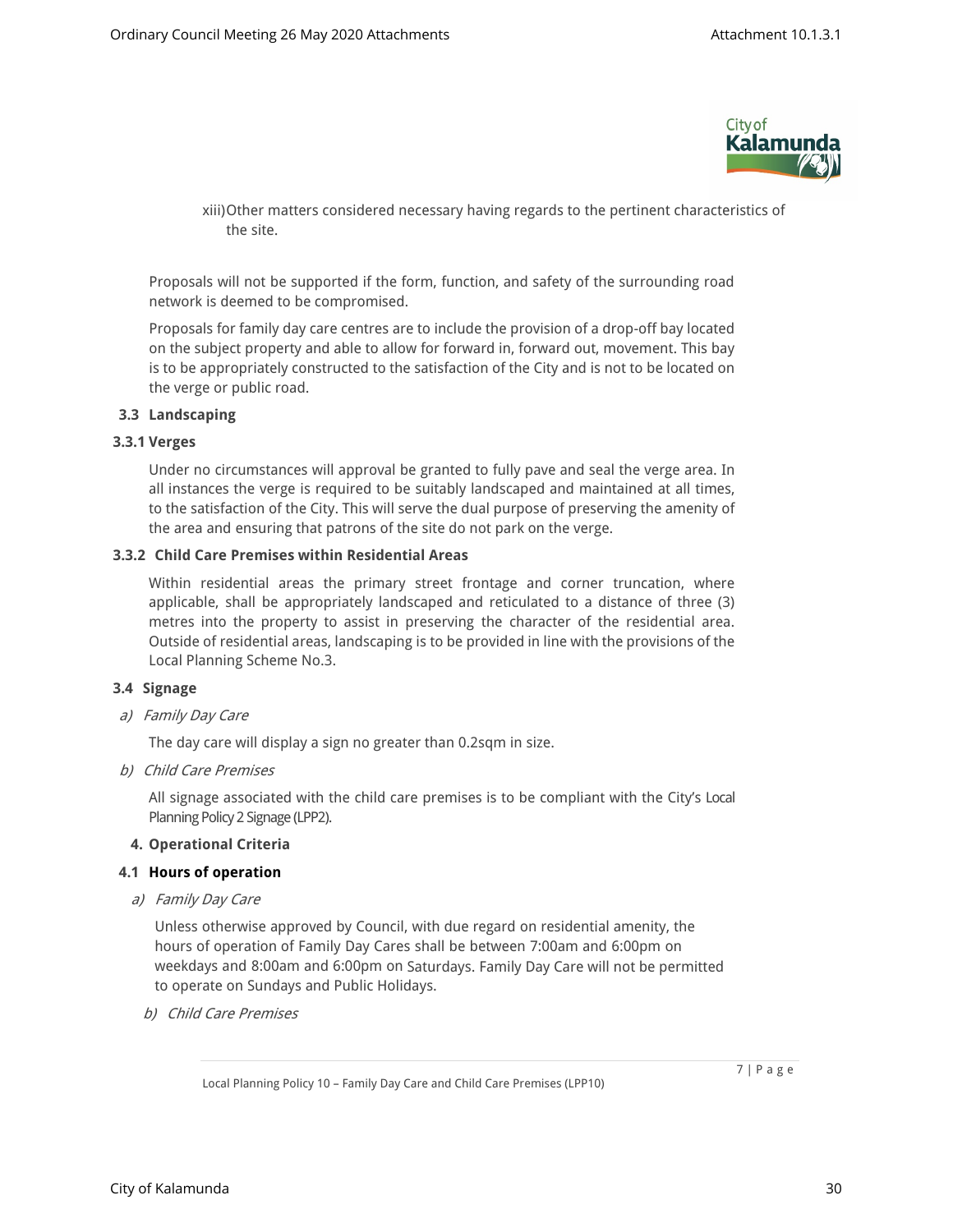

Hours of operation for Child Care Premises shall be restricted to Monday to Friday between 76.00am and 7.00pm and Saturday between 8.00am and 4.00pm, unless otherwise approved by Council.

# **5. Maximum Number of Children**

#### *a) Family Day Care*

The maximum number of children permitted shall be in accordance with the *Education and Care Services National Regulations 2012 (as amended).*

*b) Child Care Premises*

In accordance with the Education and Care Services National Regulations 2012 the number of children present at the childcare premises must not exceed the maximum number of children specified in the license or permit to operate. The proposed number of children will be considered having regard to the locational criteria identified in Clause 1 of the Policy.

# **6. Preparation of Food**

Prior to commencement of operation the applicant must book a food premises inspection with the City's Health Services Department. The premises must meet all requirements and pass the inspection without requiring any corrective actions before it will be allowed to trade. In addition to this the applicant will be required to submit an Application for Registration of Food Business in line with the provisions of the *Food Act 2008*. This application, must be accompanied with the appropriate registration fee, and a complainant food safety plan must be provided a minimum of two weeks prior to commencement of operation.

# **7. Outdoor Play Areas**

Any proposed outdoor play area shall be setback a minimum of 1 metre from lot boundaries to ensure that the potential for noise impact upon surrounding properties is minimised. Play areas may be required to be separated from the boundary by a physical barrier.

Outdoor play areas are to be provided with adequate shading, to the satisfaction of the City of Kalamunda. This may include shade sails, patio areas or dense vegetation.

# **8. Noise Management**

As part of the application for a child care premises a Noise Management Plan and Acoustic Impact Assessment shall be prepared by a suitably qualified professional, submitted to, and approved by the City of Kalamunda prior to any approval being granted. The documents should demonstrate either compliance with the *Environmental Protection (Noise) Regulations 1997* or design/specification measures that will be incorporated to reach compliance.

Local Planning Policy 10 – Family Day Care and Child Care Premises (LPP10)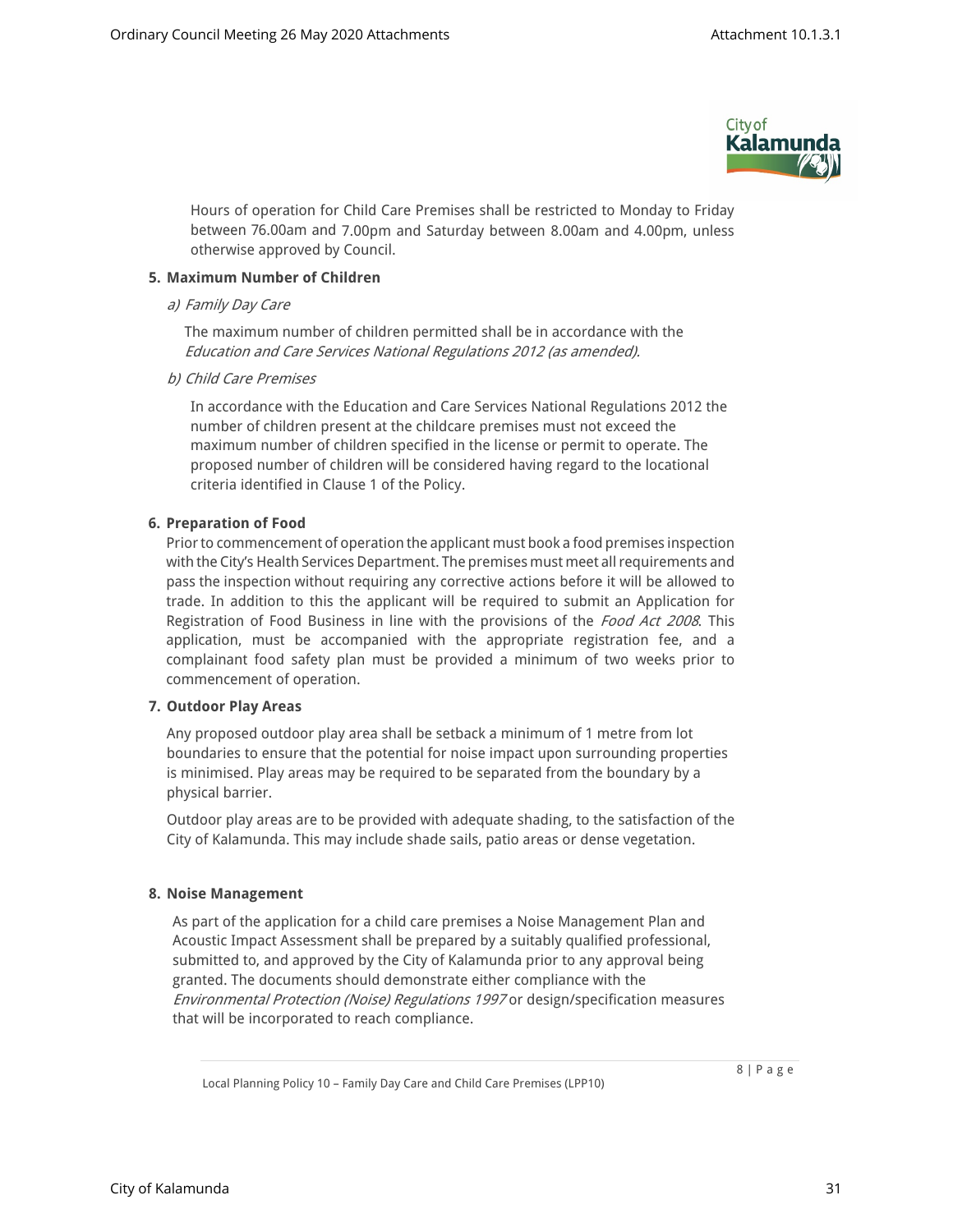

# **9. Bushfire Management Plans**

In accordance with the provisions of *State Planning Policy 3.7 (SPP3.7) – Planning in Bushfire Prone Areas* a Child Care Premises or Family Day Care is considered to be a 'Vulnerable Land Use'. For this reason, any application made to commence operation of either of these uses within a bushfire prone area shall be accompanied by a Bushfire Management Plan prepared by a suitably qualified Bushfire Management Consultant and submitted to the City of Kalamunda as part of the application to commence development.

The elements required of any such Bushfire Management Plan shall be implemented and any ongoing maintenance required or updates to that plan shall be adhered to. Please note that this report will be referred to the Department of Fire and Emergency Services for their review and approval prior to any approval being granted by the City.

The City will not support the development of vulnerable land uses in bushfire prone areas where it cannot be demonstrated by the applicant that the use will not compromise the safety of the occupants of that particular use.

# **10. Matters to be Considered**

The following matters will be given consideration in the assessment of applications for childcare premises and family day care development:

- a) Any relevant matters set out in Clause 67 of the Regulations and the objectives of the zone;
- b) The impact of the proposed development on the amenity and character of residential or non- residential areas, as viewed from a street, public space, or neighbouring property;
- c) Preservation of all significant trees and other vegetation;
- d) Whether the development application will still achieve a desired streetscape where a variation is applied;
- e) The preservation of areas of useable on-site open space;
- f) Any special limitation on the development of the land by virtue of its size, shape, or environmental/geographical feature;
- g) Whether support for the development application will set an undesirable precedent for similar sized surrounding lots; and
- h) Comments received from affected adjacent property owners/occupiers.

# **11. Public Consultation**

Advertising of a proposal for a childcare premises or family day care will occur if the proposal is located in a zone where the use is classified as a "D" or "A" use in accordance with Table 1 of Local Planning Scheme No. 3. The application shall be assessed as a standard application in accordance with Local Planning Policy 11 – Public Notification of Planning Proposals.

Local Planning Policy 10 – Family Day Care and Child Care Premises (LPP10)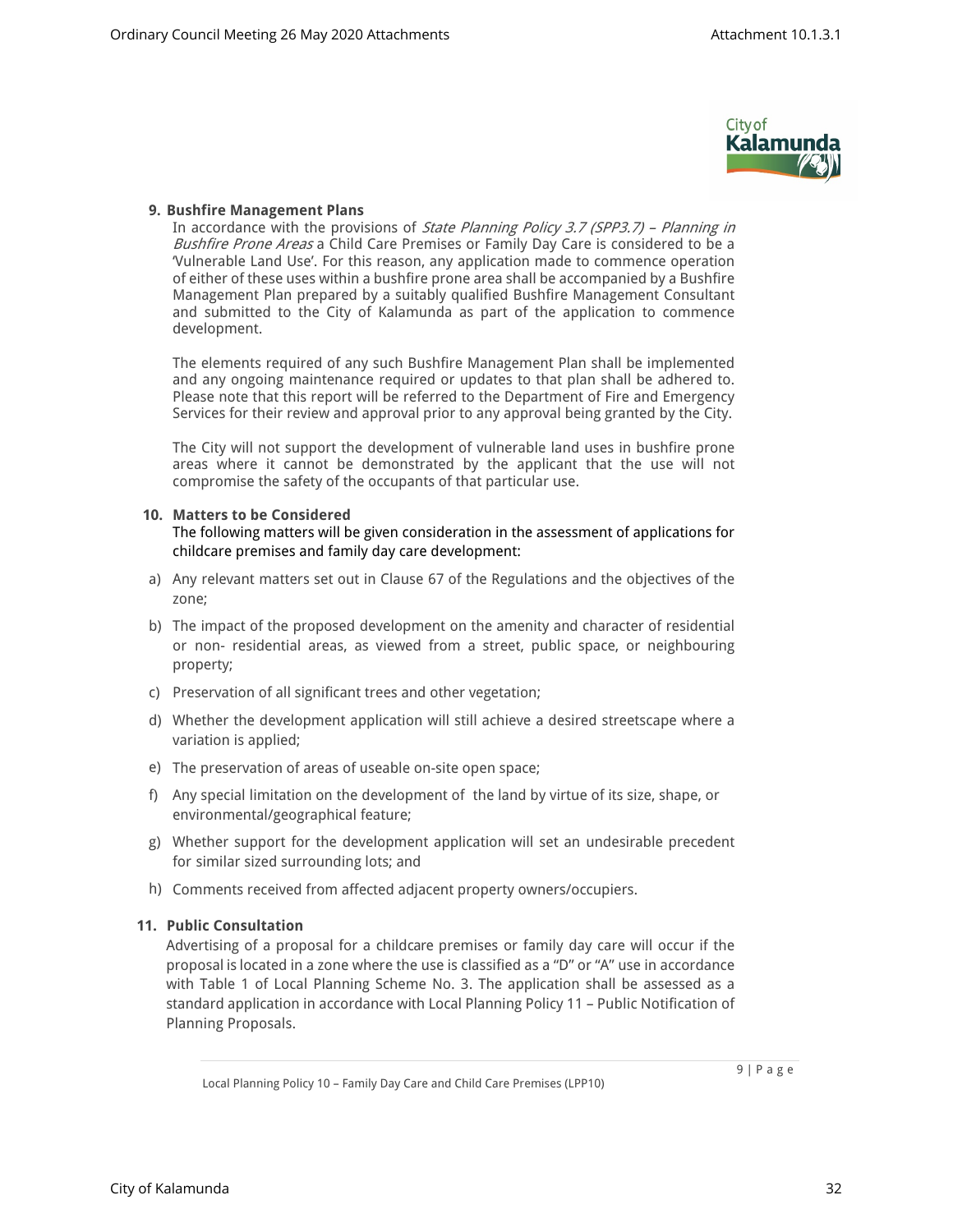

# **12. Variations to the Policy**

Any variation to development requirements will require the applicant to provide additional justification demonstrating how the proposal will not adversely affect adjoining property owners, the streetscape or the amenity of the locality, with particular reference to Clause 10 – 'Matters to be Considered' of this policy. The City may undertake consultation with adjoining affected property owners/occupiers during assessment.

# **Definitions**

# **Family Day Care**

A Family Day Care is defined as the following under the LPS No.3:

**"Family Day Care"** has the same meaning given to the term in the *Community Services (Child Care) Regulations 1988:*

The *Community Services (Childcare) Regulations 1998* define the use as being:

"**Family Day Care"** means a childcare service provided to a child in a private dwelling in a family or domestic environment;

The Regulations also stipulate – **"Child Care Service"** does **not** include an outside school hours care service as defined in the *Community Service (outside school Hours care) regulations 2002.*

The *Community Service (outside school Hours care) regulations 2002.* Stipulate "**outside school hours care service"** as a meaning *""a childcare service provided outside school hours for children of school age, except such a service that is provided solely for the purposes of –* 

- *a) A child's participation in religious instruction or sporting, education, recreational or cultural events, or activities; or*
- *b) A child's membership of a non-profit community organisation."*

# **Child Care Premises**

A Child Care Premises is defined as the following under LPS No.3:

*"Child Care Premises"* has the same meaning given to the term in the *Community Services (Child Care) Regulations 1988;*

*The Community Services (Child Care) Regulations 1988* define the use as being:

10 | P a g e

Local Planning Policy 10 – Family Day Care and Child Care Premises (LPP10)